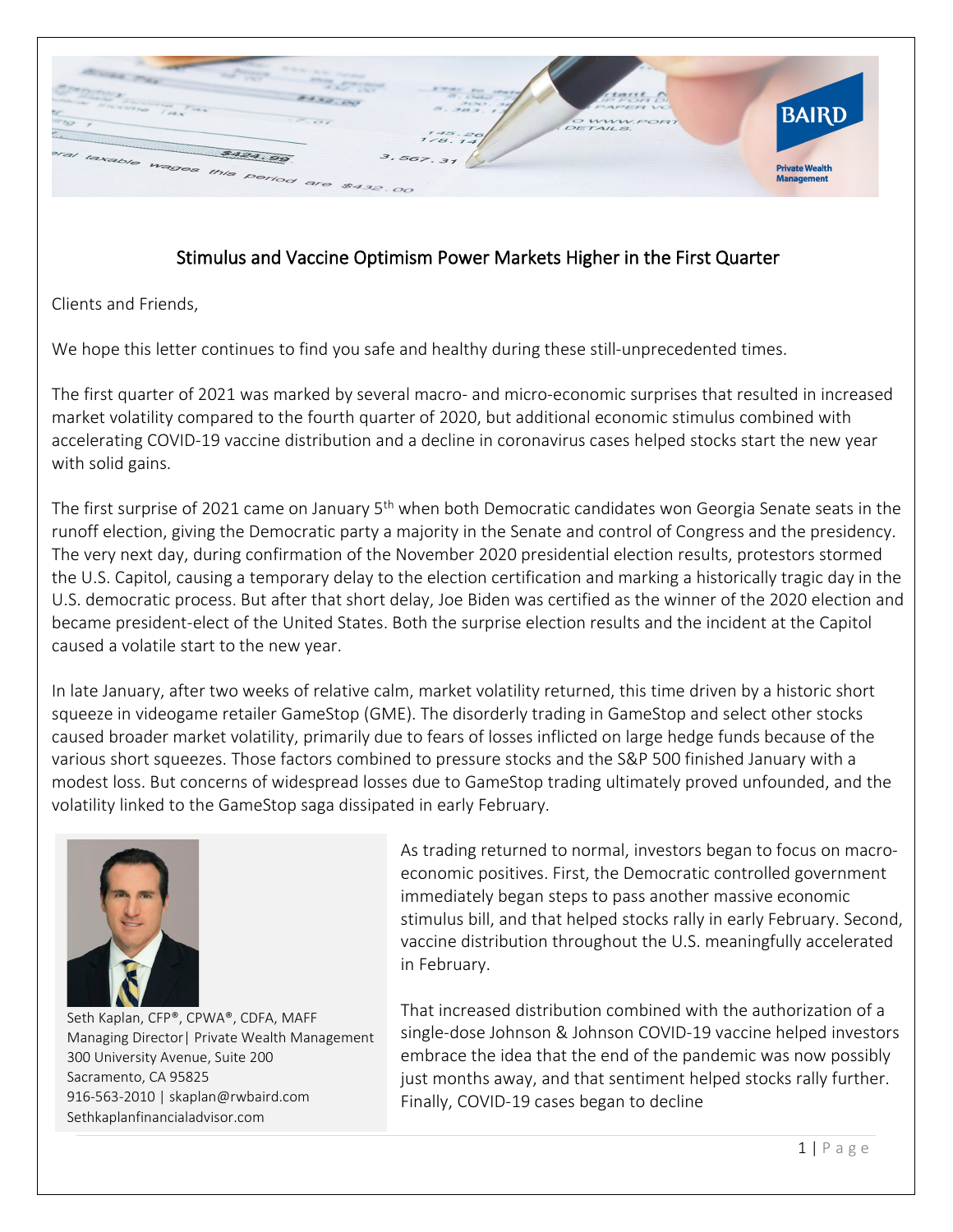rapidly in the U.S., leading to economic reopenings in several states. The S&P 500 recouped all of January's losses and ended February slightly positive for the year.

Markets continued to rally in early March as investors began to price in a looming economic recovery following the passage of the massive \$1.9 trillion economic stimulus bill, which President Biden signed on March  $11<sup>th</sup>$ . That new stimulus, combined with COVID-19 vaccine distribution reaching 2.5 million doses/day, resulted in growing expectations for a full economic reopening and recovery in the coming months.

But expectations for an acceleration in economic growth also pushed Treasury yields higher during the month of March. The 10-year Treasury yield surged to fresh one-year highs and the rapid rise in bond yields weighed on stocks periodically throughout March, as higher borrowing costs could become a future headwind on economic growth. But while the risk of high yields must be monitored going forward, it was not enough to offset the reality of historic economic stimulus and improvement in the pandemic, and stocks drifted higher to finish the quarter with solid gains.

The first quarter of 2021 at times reminded investors of the volatility and unpredictable nature of markets that we all witnessed in 2020; however, just like markets proved resilient last year, stocks overcame multiple surprises during the first quarter to provide another positive quarterly return.

## 1<sup>st</sup> Quarter Performance Review

Expectations of a post-COVID-19 economic recovery drove market performance in the first quarter, as the Dow Jones Industrial Average outperformed both the S&P 500 and the Nasdaq 100 due to the underperformance of technology shares.

By market capitalization, small-cap stocks, which are historically more sensitive to changes in economic growth, outperformed large-cap stocks as COVID-19 cases declined and numerous states partially or fully reopened their economies, leading investors to expect a broad acceleration in future economic activity.

From an investment style standpoint, value handily outperformed growth for a second consecutive quarter. The substantial outperformance by value stocks once again underscored increasing investor optimism for an economic rebound in the coming months.

On a sector level, all 11 S&P 500 sectors finished the first quarter with positive returns. Cyclical sectors, including energy, financials, industrials, and materials led markets higher for the second straight quarter. As mentioned, expectations of an acceleration in future economic growth (again, mainly a product of stimulus and COVID-19 vaccine distribution), combined with higher bond yields and fears of potentially rising inflation, drove the cyclical sector outperformance in the first quarter.

One of the biggest sector laggards in the first quarter was tech as investors rotated out of tech stocks and into cyclical sectors as they positioned for an acceleration of economic activity that is expected to come with a full economic reopening. Traditionally defensive sectors such as utilities, health care, and consumer staples also underperformed the S&P 500 on the expectations of a strong economic rebound.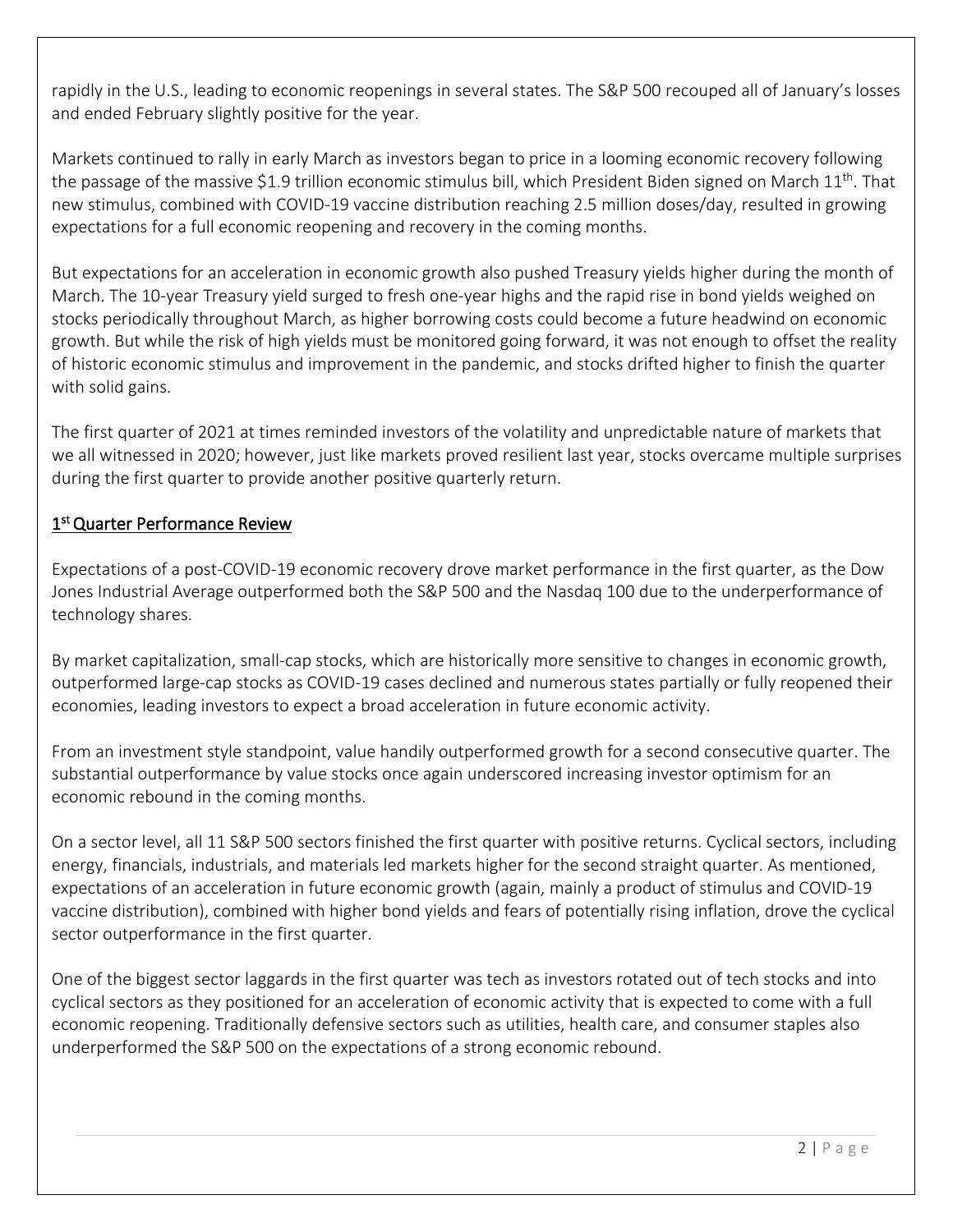| <b>US Equity Indexes</b> | Q1 Return | YTD    |
|--------------------------|-----------|--------|
| S&P 500                  | 6.18%     | 6.18%  |
| DJ Industrial Average    | 8.29%     | 8.29%  |
| NASDAQ 100               | 1.76%     | 1.76%  |
| S&P MidCap 400           | 13.36%    | 13.36% |
| Russell 2000             | 12.70%    | 12.70% |

*Source: YCharts*

Internationally, foreign markets saw positive returns in the first quarter thanks to declining COVID-19 cases, continued progress on vaccinations, and initial signs of an economic reopening across the EU and UK. Emerging markets also rallied in the first quarter on hopes of a global economic recovery, although they underperformed foreign developed markets due to headwinds from a stronger U.S. dollar and economic turmoil in Turkey following the firing of the head of the Turkish central bank. Both foreign developed and emerging markets underperformed the S&P 500 in the first quarter.

| <b>International Equity Indexes</b>           | Q1 Return | YTD   |
|-----------------------------------------------|-----------|-------|
| MSCI EAFE TR USD (Foreign Developed)          | 3.60%     | 3.60% |
| MSCI EM TR USD (Emerging Markets)             | 2.34%     | 2.34% |
| MSCI ACWI Ex USA TR USD (Foreign Dev &<br>EM) | 3.60%     | 3.60% |

*Source: YCharts*

Commodities posted strong gains for the second quarter in a row and notably outperformed the S&P 500 over the past three months. Major commodity indices were led higher by a large rally in crude oil futures as investors anticipated an increase in demand for both oil and refined products as the global economy begins to normalize. Gold, however, posted another quarterly decline despite rising fears of higher inflation, as a stronger U.S. dollar combined with the increasing popularity of alternative investments such as Bitcoin dampened demand for the precious metal.

| Commodity Indexes                  | Q1 Return | YTD    |
|------------------------------------|-----------|--------|
| S&P GSCI (Broad-Based Commodities) | 13.55%    | 13.55% |
| WTI Crude Oil                      | 22.54%    | 22.54% |
| Gold Price                         | -9.77%    | -9.77% |

*Source: YCharts/Koyfin.com*

Switching to fixed income markets, quarterly total returns for most bond classes were negative for the first time in more than two years. Massive economic stimulus combined with COVID-19 vaccinations led to an acceleration in economic growth expectations in the coming months, but that also resulted in a surge in inflation estimates, which topped a five-year high in the first quarter and that weighed broadly on the fixed income markets.

Looking deeper into the bond markets, longer-duration bonds underperformed those with shorter durations in the first quarter. That substantial underperformance was driven by the Fed's consistent promise to keep short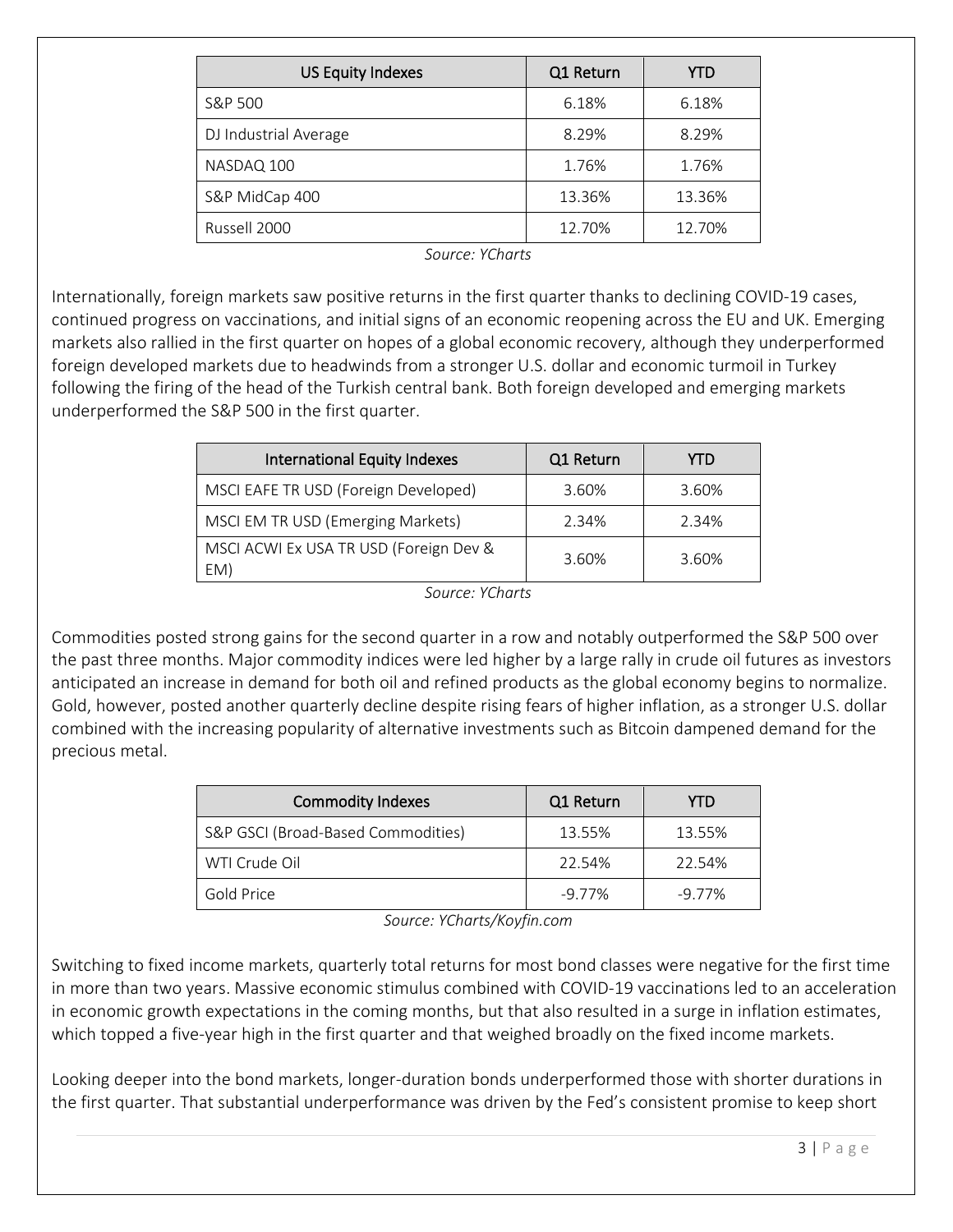duration interest rates unchanged while the market priced in higher future levels of inflation, which pressured bonds with longer-dated maturities.

In the corporate debt markets, lower quality but higher yielding bonds handily outperformed investment grade bonds. That further confirms that during the first quarter of 2021 investors were positioning for a broad economic rebound later in the year. Investment grade corporate bonds underperformed as investors embraced more risk in their fixed income portfolios and as the decline in longer-dated Treasury bonds weighed on higher quality debt.

| <b>US Bond Indexes</b>            | Q1 Return | YTD      |
|-----------------------------------|-----------|----------|
| BBgBarc US Agg Bond               | $-3.37%$  | $-3.37%$ |
| BBgBarc US T-Bill 1-3 Mon         | 0.02%     | 0.02%    |
| ICE US T-Bond 7-10 Year           | $-5.81%$  | $-5.81%$ |
| BBgBarc US MBS (Mortgage-backed)  | $-1.10%$  | $-1.10%$ |
| <b>BBgBarc Municipal</b>          | $-0.35%$  | $-0.35%$ |
| BBgBarc US Corporate Invest Grade | -4.65%    | -4.65%   |
| BBgBarc US Corporate High Yield   | 0.85%     | 0.85%    |

*Source: YCharts*

## 2<sup>nd</sup> Quarter Market Outlook

As we begin the second quarter, the outlook for markets remains broadly positive. Monies from the recently passed stimulus bill are now entering the economy on a personal, corporate and government level, and those funds should help to spur economic growth in the months ahead.

Additionally, while the COVID-19 outlook has recently dimmed in Europe, the outlook for the U.S. remains generally positive. Vaccine distribution continues to accelerate, with the goal of having vaccines available to all adults nationwide by May. As a result, it is not unreasonable to think the pandemic will be declared "over" by the early summer (although obviously COVID-19 inflections will continue, just not at a pandemic level that requires a large-scale government response).

Meanwhile, the outlook for the economic recovery remains bright, with improvement across multiple economic indicators, while the Federal Reserve has pledged numerous times in recent months to continue to keep interest rates low and its quantitative easing (QE) program ongoing until the economy returns to pre-pandemic activity levels.

Those factors all provide substantial support for markets as we begin the second quarter. But as the first quarter clearly demonstrated, there are always risks that need to be monitored. First, rising bond yields caused volatility in late February and throughout March, and if the pace of the rise in bond yields accelerates, we can expect more stock and bond market volatility as high interest rates are a threat to the economic recovery.

Similarly, investors are expecting inflation to accelerate as historically massive stimulus fuels the economic recovery. Right now, Federal Reserve officials expect any increase in inflation to be temporary, but if that